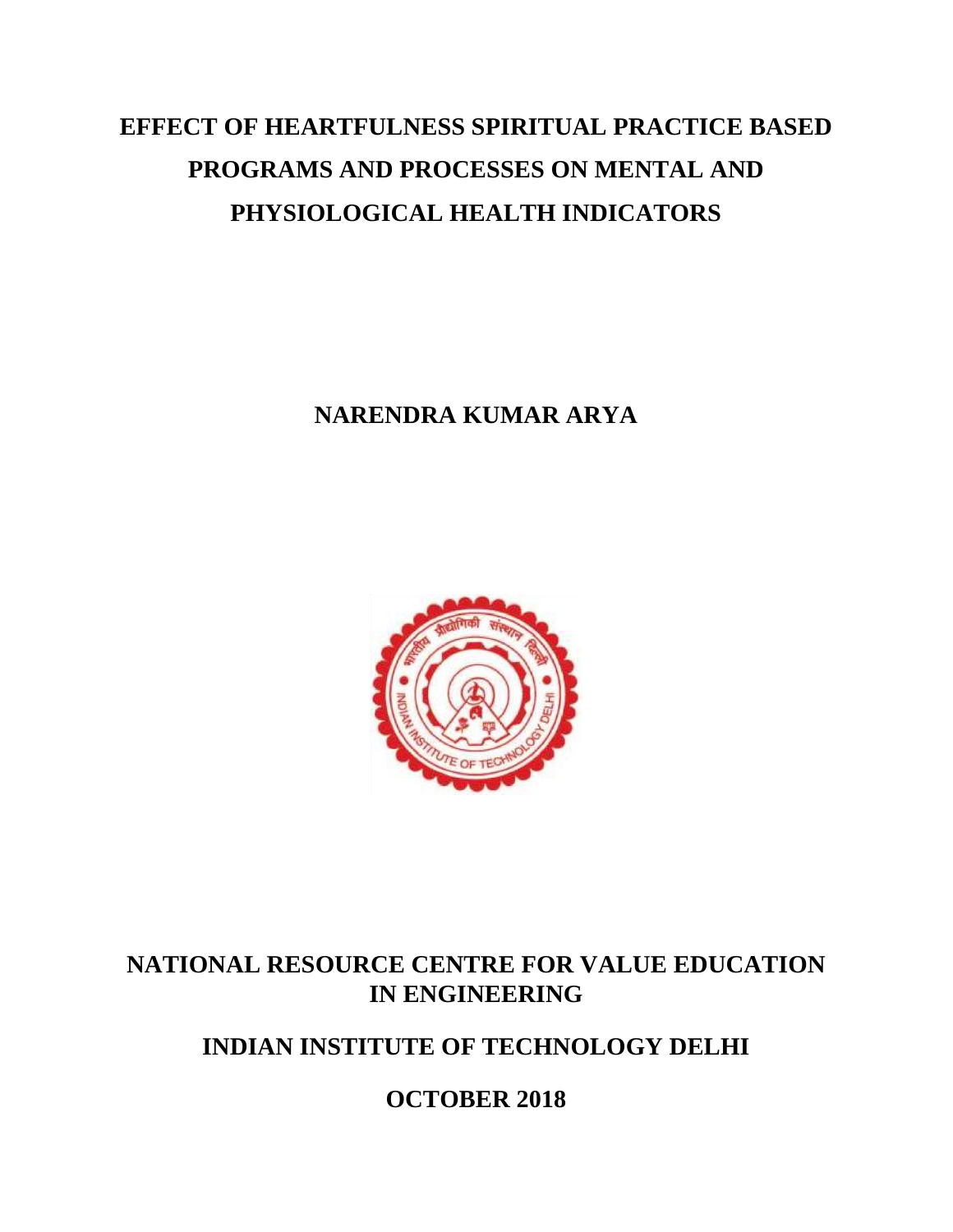**©Indian Institute of Technology Delhi (IITD), New Delhi, 2018**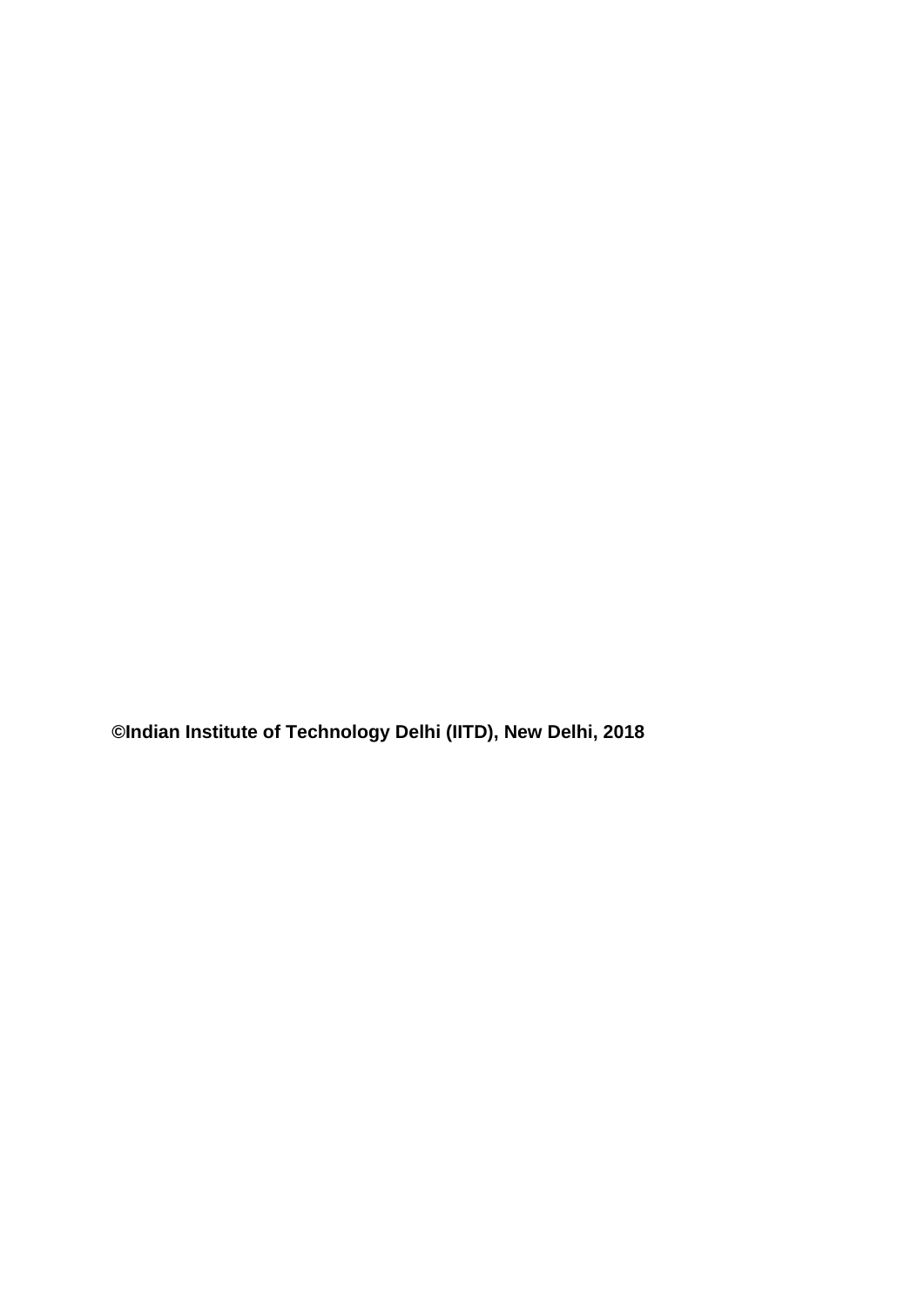### **EFFECT OF HEARTFULNESS SPIRITUAL PRACTICE BASED PROGRAMS AND PROCESSES ON MENTAL AND PHYSIOLOGICAL HEALTH INDICATORS**

by

#### **Narendra Kumar Arya**

#### **NATIONAL RESOURCE CENTRE FOR VALUE EDUCATION IN ENGINEERING**

Submitted

in fulfilment of the requirements for the award of degree of Doctor of Philosophy

to the



### **INDIAN INSTITUTE OF TECHNOLOGY DELHI**

**OCTOBER 2018**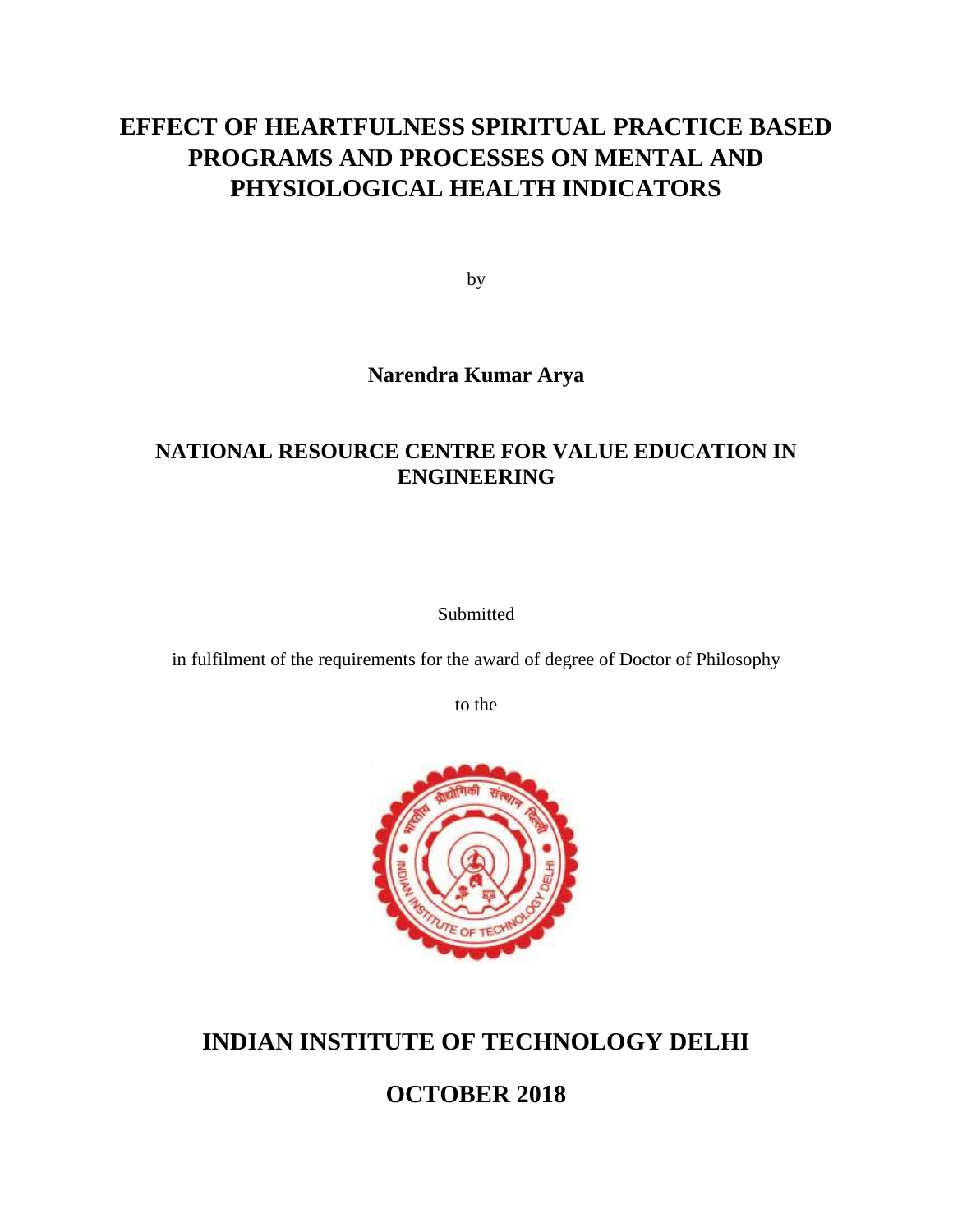# *Dedicated to my parents*

*Late Shri Dharmendra Kumar* 

*&* 

*Late Smt Brahmvati*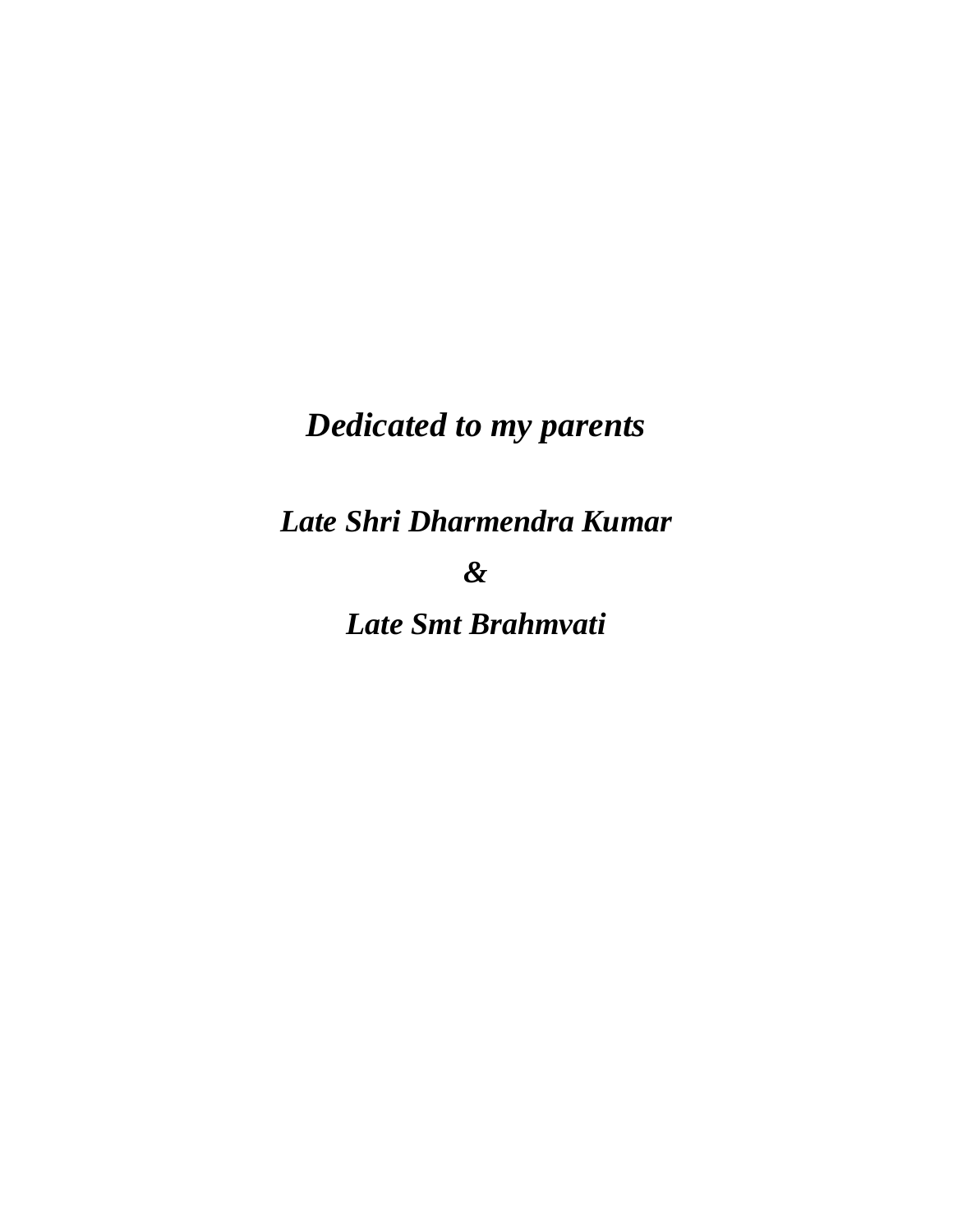#### **CERTIFICATE**

<span id="page-4-0"></span>This is to certify that the thesis titled **"Effect of Heartfulness Spiritual Practice Based Programs and Processes on Mental and Physiological Health Indicators''** being submitted by **Mr. Narendra Kumar Arya** to the Indian Institute of Technology Delhi in the fulfilment of the requirements for the award of the degree of **Doctor of Philosophy** is a record of bona fide research work carried out by him under our supervision at National Resource Centre for Value Education in Engineering, Indian Institute of Technology Delhi.

The results documented herein have not been submitted in part or full to any other University or Institute for the award of any decree or diploma to the best of our knowledge.

**Prof. Kamlesh Singh Prof. Anushree Malik**

Department of Humanities & Social Sciences Center for Rural Development & Technology

Associated Faculty Members National Resource Centre for Value Education in Engineering Indian Institute of Technology Delhi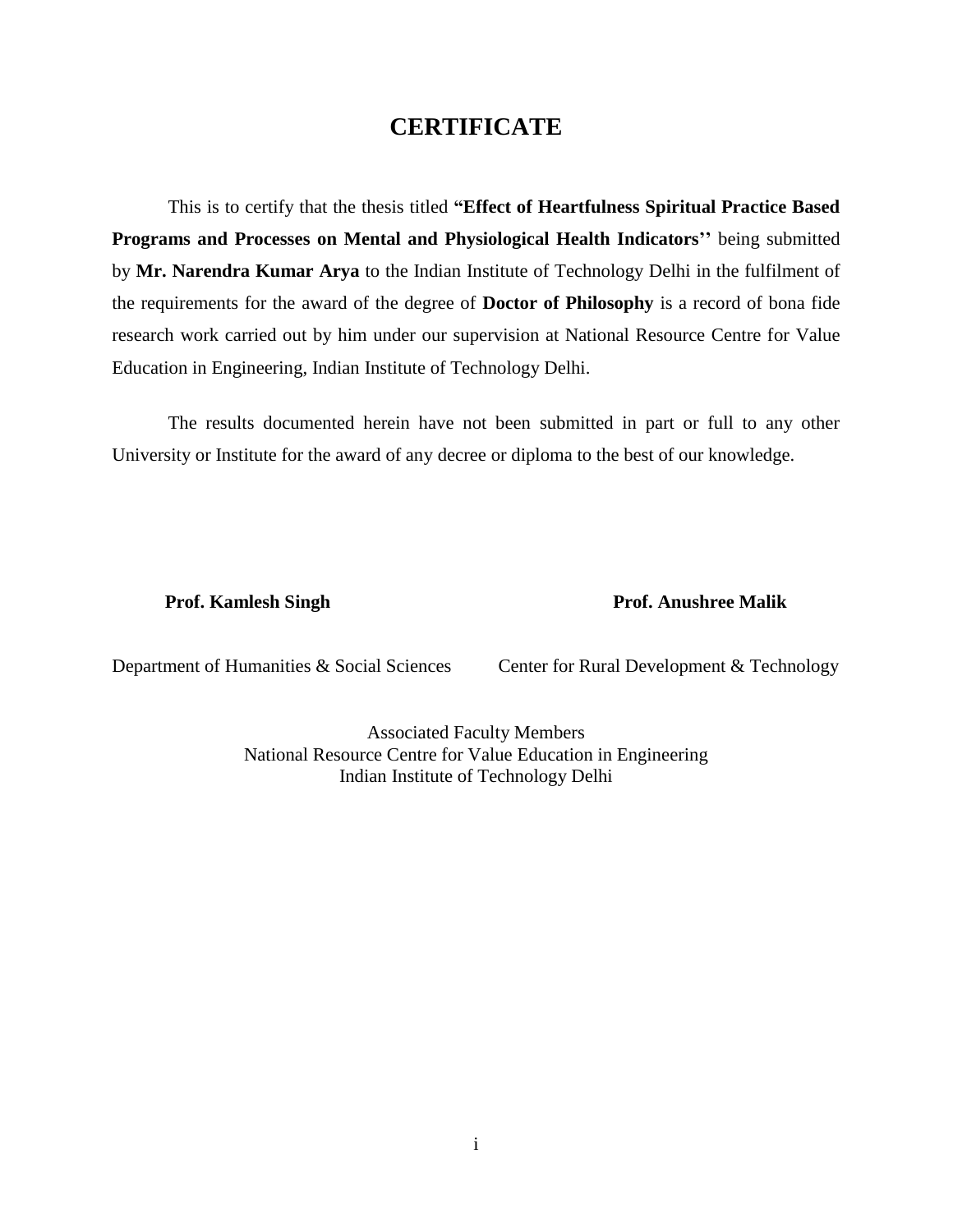#### **Acknowledgements**

<span id="page-5-0"></span>With deep sense of gratitude, I would like to convey my sincere thanks to my supervisors, Prof. Kamlesh Singh and Prof. Anushree Malik, for raising my level of knowledge and guiding me through my work during Ph.D at the Indian Institute of Technology Delhi. I can never thank them enough for their continuous supervision and encouragement throughout my Ph.D.

I acknowledge the blessings, guidance and support provided by Shri Kamlesh D. Patel, President – Shri Ram Chandra Mission. I would like to thank Mr. Victor Kannan, Dr. Anagha Matapurkar, other functionaries of Heartfulness Institute and the participants for their support during the study.

Sincere thanks are due to Dr. Rahul Mehrotra, Head-Non Invasive Cardiology, Max Super Speciality Hospital, Saket who collaborated with me for Study III. I would also like to thank the Management and Staff of Max Super Speciality Hospital for all the support they provided.

I am also grateful to Prof. Rahul Garg, Prof. M.R. Ravi, Prof. R.R. Gaur, Prof. Sangeeta Kohli, Prof. Santosh Satya, Prof. Varsha Singh and all other faculty members and staff for giving me guidance and support from time to time.

Sincere thanks are due to my wife Suman and sons Abhimanyu and Anirudh for letting me spend almost all the time at home on my Ph.D and cooperating in every possible way. Sincere thanks are also due to my colleague Mr. Ashutosh Saxena for providing valuable support.

Finally I express my gratitude towards my late father Shri. Dharmendra Kumar and late mother Smt. Brahmvati for instilling emotional strength in me, which helped me throughout my work.

**Narendra Kumar Arya**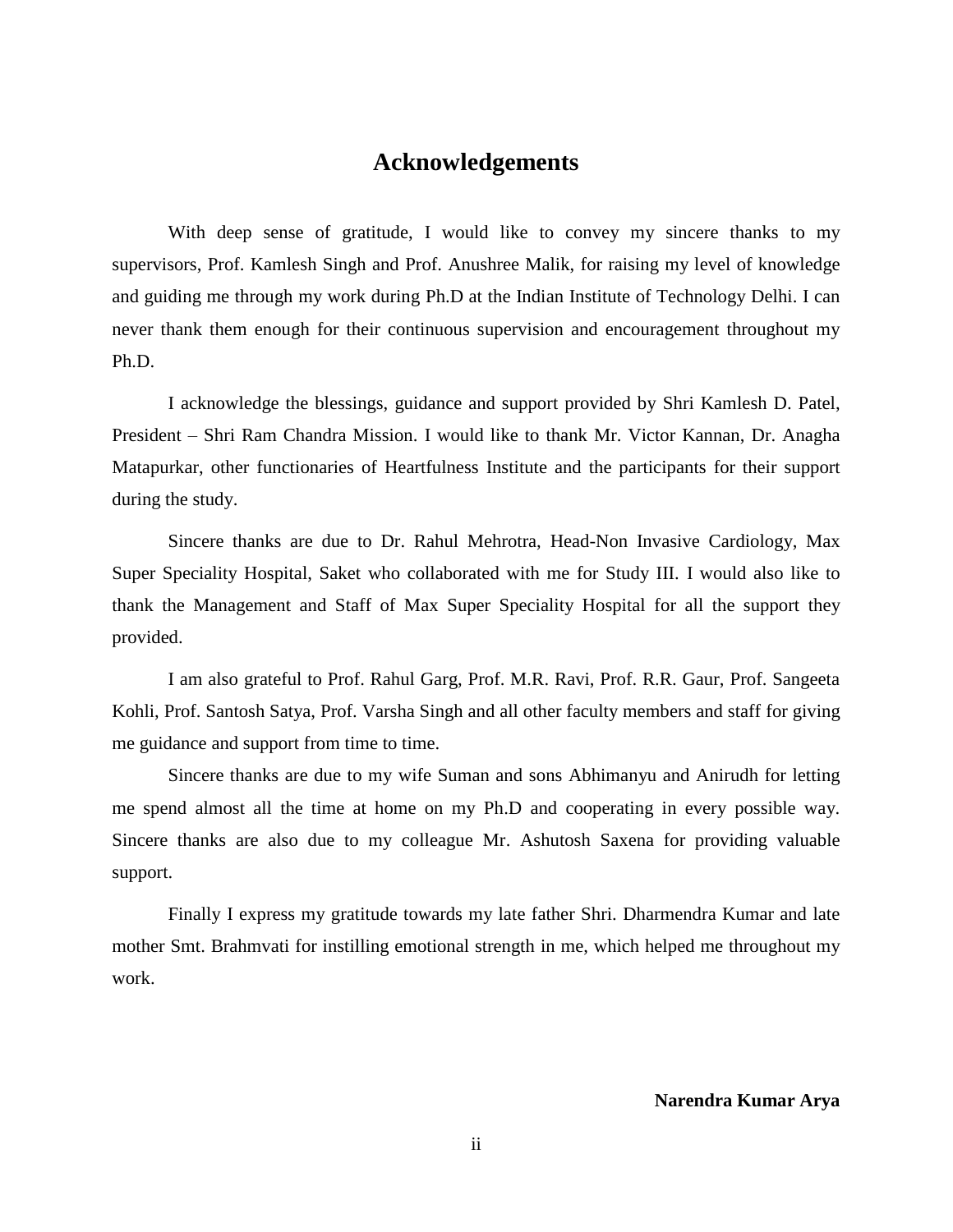#### **Abstract**

<span id="page-6-0"></span>While there are many organizations running popular spirituality based programs, comprehensive studies on these programs and practices of organizations running full day programs are rare. There is scarcity of studies on effect of Heartfulness/*Sahaj Marg* meditation related processes like cleaning and meditation using Heart Rate Variability (HRV). To fill these gaps three studies were planned. While Study I and Study II explored the effect of Heartfulness/*Sahaj Marg* spiritual programs on different mental and physiological parameters at CREST Bengaluru and Himalayan Ashram respectively, Study III, carried out at Max super Speciality hospital saket New Delhi, looked at the effect of heartfulness cleaning and meditation on HRV. All the three studies consisted of participants who were already practitioners of Heartfulness/*Sahaj Marg* practice.

The sample size in Study I consisted of 31 participants with a mean age of 49.7 years (SD=15.2), while Study II was carried out with a total of 55 participants (mean age=49 years, SD=12.5). Both the studies were of five days duration and were conducted at two different locations, wherein the participants were required to follow set routines, specific to the programs comprising of different activities like morning meditation, evening cleaning, night prayer, lectures, group discussions, voluntary work etc. Psychological scales used in studies I and II were Mental Health Continuum Short Form (MHC-SF), Scale of Positive and Negative Experience (SPANE), Flourishing Scale (FS), Sat-Chit-Ananda Scale, Mindful Attention Awareness Scale (MAAS), and Depression, Anxiety and Stress Scale-21 item version*.* (DASS 21).

Study III was conducted with a total of 30 participants (mean age  $=45.1$  years, SD=12.7) at the non-invasive cardiology laboratory of Max Super Speciality Hospital Saket, New Delhi.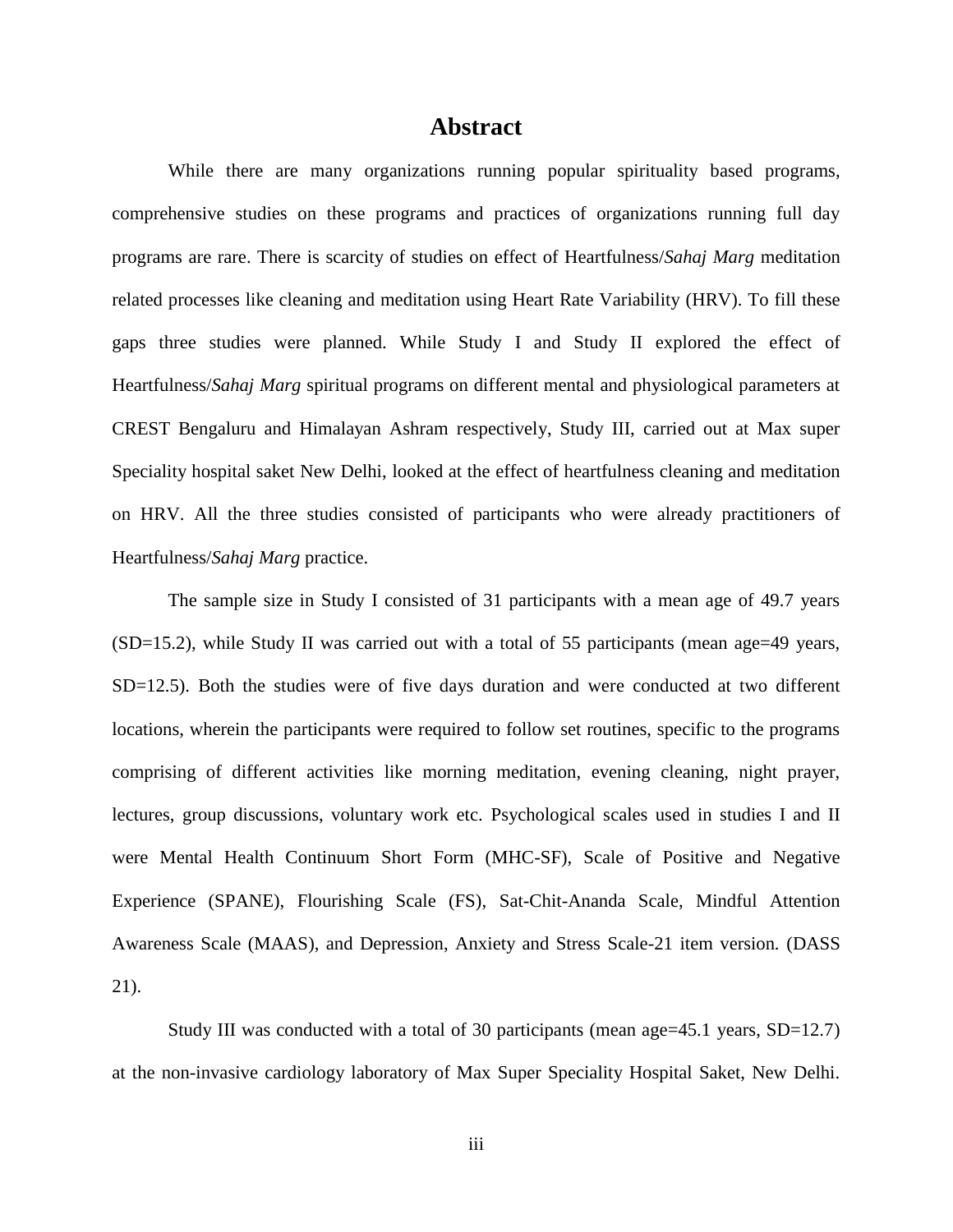HRV was measured using the Holter monitor. Psychological scales used in this study were Cantril's Ladder for happiness, SPANE and FS.

The results of Study I obtained that all factors of MHC-SF (Emotional, Social and Psychological well-being) and its total score, Positive and Nagative experiences and Balance score of SPANE, Flourishing, Sat-Chit-Ananda and Depression–DASS were significantly different in post testing. However other selected factors were not found significantly different. Content analysis of the interview schedule revealed that for majority of the participants, the reason for joining this program was to learn more about this spiritual program and to improve their own spiritual practice. Most of the participants further revealed that participating in Heartfulness/ *Sahaj Marg* program has given a boost to their spiritual condition.

Analysis of self-report measures in Study II indicated significantly different scores for mental health and its Emotional and Social well-being components, Positive and Nagative experiences and Balance score of SPANE and Sat-Chit-Ananda*,* post spiritual program. Depression, Anxiety and Stress components of DASS were also found to be significantly different, post testing. However, no significant change was seen for psychological component of MHC-SF, flourishing and mindfulness. While, for majority of the participants, working on their spiritual progress was the main aim of attending this program, some confessed they had come to experience the ambience and the silence of the unique location of the program. Most of the participants reported tremendous spiritual improvement in their condition, post program. Results of well-being and ill-being related parameters, physiological parameters and semi-structured interview indicate perceived change towards general improvement.

In the Study – III, Heartfulness processes of cleaning and meditation were found to have a positive effect on sympathovagal balance as demonstrated by significant decrease in

iv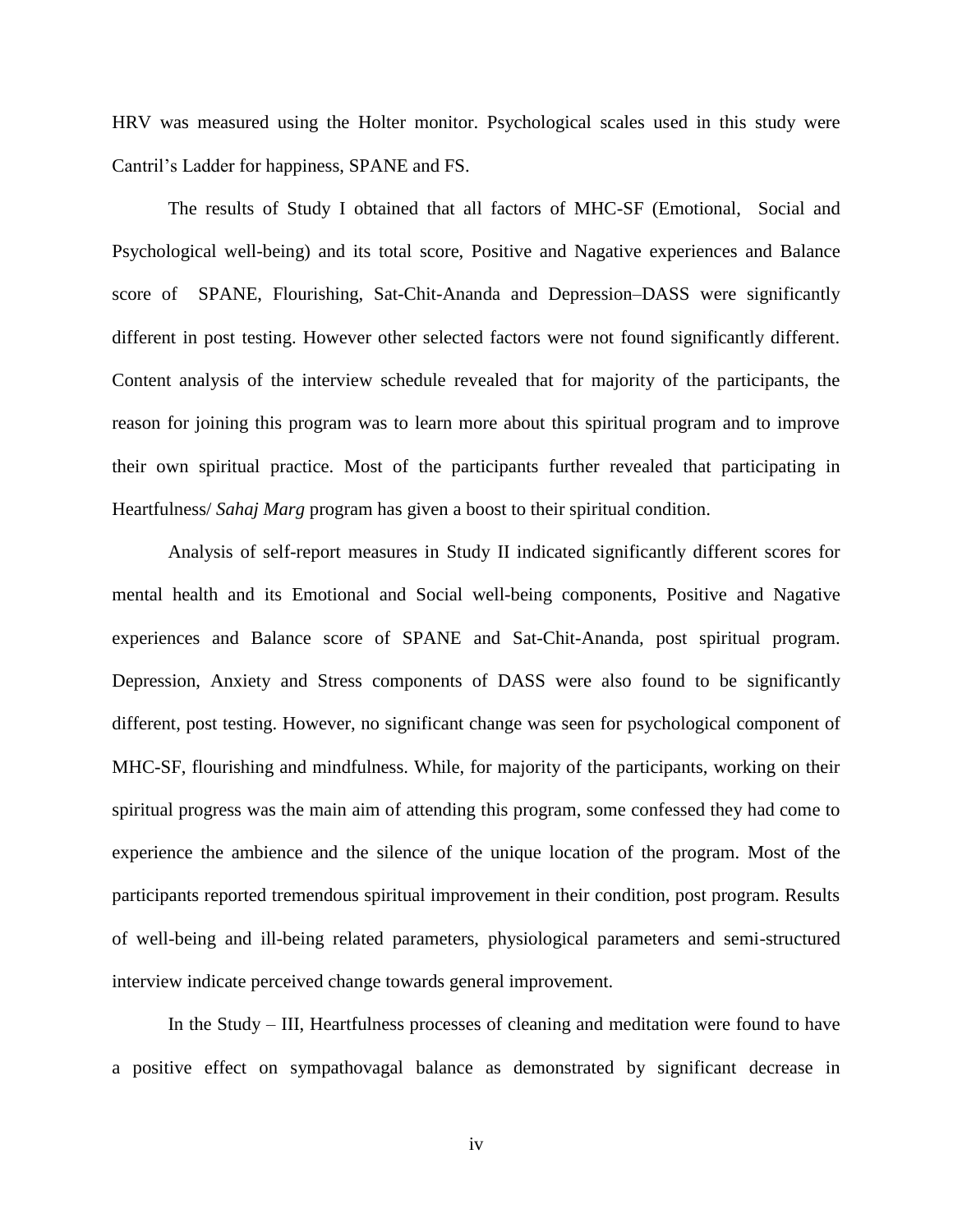normalized unit of power in low-frequency band (LFnu), ratio of power in low frequency band to power in high frequency band (LF/HF) and significant increase in normalized unit of power in high-frequency band (HFnu) values. Blood pressure (BP) Systolic and maximum heart rate (HRmax) were also found to decrease significantly, indicating an overall positive effect of meditation and cleaning. The results of self report measures showed that participants had sound levels of happiness on Cantril's ladder, scales of flourishing and experiences. Positive response of participants about how enjoyable it was and how peaceful and happy they felt, supported the results found by HRV analysis.

The present study contributes to the knowledge base of effect of meditation based programs and processes in more ways than one. Firstly, what sets this study apart is the fact that it is a combination of three different studies carried out in three different locations with different sample sizes for all the three studies. Secondly, while the first two studies gave an insight on effect of meditation based programs comprising of different practices and activities, the third study on the other hand clearly assessed the effect of Heartfulness cleaning and meditation on Heart Rate Variability (HRV), which is a very reliable parameter for indicating the sympathovagal balance. It is being demonstrated for the first time that Heartfulness/*Sahaj Marg* cleaning also results in increase of parasympathetic tone and decrease of sympathetic tone, similar to what happens with meditation.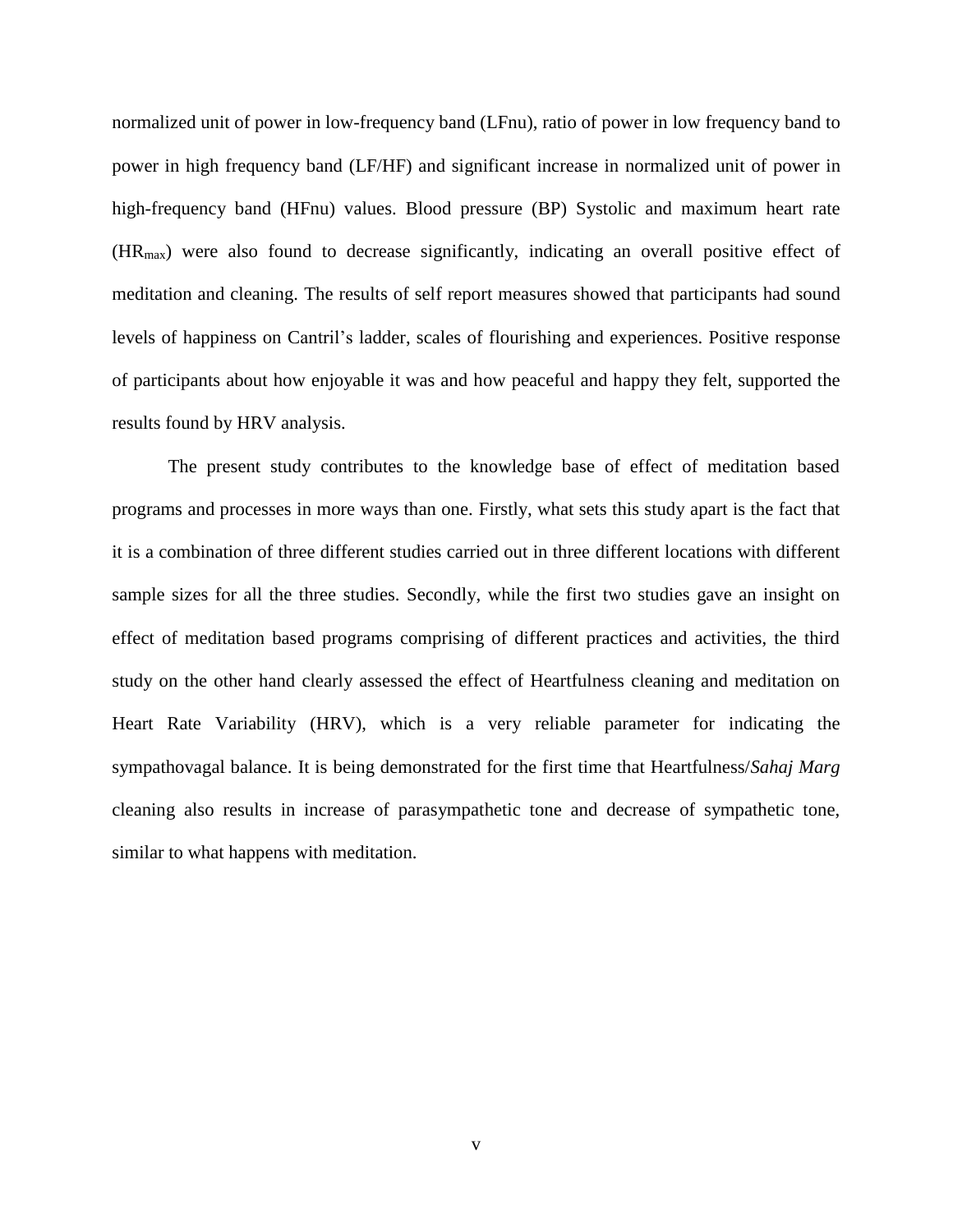सार

<span id="page-9-0"></span>हालांकि आध्यात्मिकता पर आधारित लोकप्रिय कार्य्रकम चलाने वाले कई संगठन हैं, इन कार्यक्रमों और पूर्ण दिवसीय कार्यक्रम चलाने वाले संगठनों के अभ्यासों पर व्यापक अध्ययन दुर्लभ हैं। हार्ट रेट वैरिएबिलिटी (HRV) का उपयोग करके मन की निर्मलता (Heartfulness cleaning) और घ्यान (Heartfulness meditation) जैसी हार्टफुलनेस / सहज मार्ग ध्यान से संबंधित प्रकियाओं के प्रभाव पर अध्ययन की कमी है । इस अंतराल को भरने के लिए तीन अध्ययनों की योजना बनाई गई थी। जबकि अध्ययन प्रथम और अध्ययन द्वितीय ने केस्ट बेंगलुरु और हिमालयी आश्रम में कमशः विभिन्न मानसिक और शारीरिक मानकों पर हार्टफुलनेस / सहज मार्ग आध्यात्मिक कार्यक्रमों के प्रभाव का अध्ययन किया, मैक्स सुपर स्पेशलिटि अस्पताल साकेत नई दिल्ली में किए गए तृतीय अध्ययन ने HRV पर हार्टफुलनेस मन की निर्मलता और ध्यान के प्रभाव का अध्ययन किया। सभी तीन अध्ययनो में वह प्रतिभागी शामिल थे जो पहले से ही हार्टफुलनेस/सहज मार्ग का अभ्यास करते थे।

अध्ययन प्रथम मे 49.7 वर्ष (एसडी =15.2) की औसत आयु के 31 प्रतिभागी शामिल थे, जबकि अध्ययन द्वितीय कुल 55 प्रतिभागियों (औसत आयु = 49 वर्ष, एसडी = 12.5) के साथ किया गया था। दोनो अध्ययन पॉच दिनों की अवधि के थे और दो अलग-अलग स्थानों पर आयोजित किए गए थे, जिसमें प्रतिभागियों को निर्धारित दिनचर्या का पालन करना आवश्यक था, जिसमें विभिन्न गतिविधियां जैसे सुबह ध्यान, शाम की मन की निर्मलता, रात की प्रार्थना, व्याख्यान, समूह चर्चा, स्वैच्छिक कार्य आदि शामिल थे। अध्ययन प्रथम और द्वितीय में उपयोग किए गए मनोवैज्ञानिक मापदंड, मेन्टल हेल्थ कंटिनुअम शार्ट फार्म (MHC-SF),

vi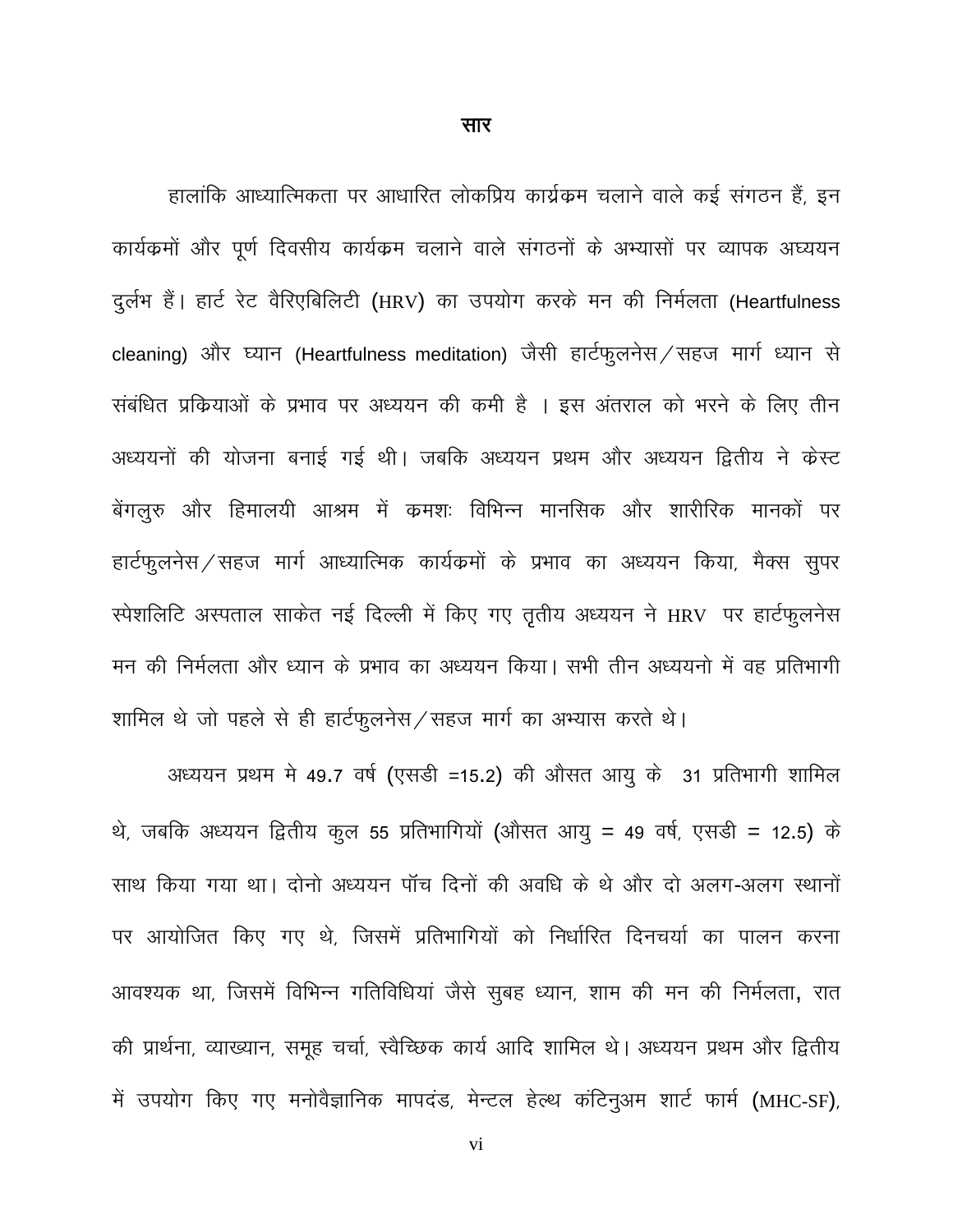स्केल ऑफ पाजिटिव एंण्ड निगेटिव एक्सपीरिएंस (SPANE) प्लोरिशिंग स्केल (FS), सत–चित–आनंद स्केल, माइंडफुल अटैंशन अवेयरनेस स्केल (MAAS), और डिप्रैशन एंक्साइटि स्ट्रेस स्केल-21 आइटम वर्जन (DASS 21) थे।

अध्ययन तृतीय का आयोजन मैक्स सुपर स्पेशलिटी अस्पताल साकेत, नई दिल्ली की नॉन इन्वेसिव कार्डियोलॉजी प्रयोगशाला में कूल 30 प्रतिभागियों (औसत आयु = 45.1 वर्ष, एसड़ी = 12.7) के साथ किया गया था। HRV को होल्टर मॉनीटर का उपयोग करके मापा गया था। इस अध्ययन में इस्तेमाल किए गए मनोवैज्ञानिक मापदंड, कैंट्रिल लैडर ऑफ हैप्पीनेस, SPANE और FS थे।

अध्ययन प्रथम से यह परिणाम निकले कि MHC-SF के सभी कारक (भावनात्मक, सामाजिक और मनोवैज्ञानिक) और इसके कूल अंक, सकारात्मक अनुभव, नकारात्मक अनुभव और संतुलित स्कोर SPANE, प्लोरिशिंग, सत–चित–आनंद और डीप्रैशन-DASS परीक्षण के अंत में उल्लेखनीय रूप से अलग थे। हालांकि अन्य चयनित कारक उल्लेखनीय रूप से अलग नहीं पाए गए। साक्षात्कार के विश्लेषण से पता चला कि अधिकांश प्रतिभागियों के लिए इस कार्यकम में शामिल होने का कारण इस आध्ययात्मिक कार्यक्रम के बारे में जानना और अपने आध्यात्मिक अभ्यास मे सुधार करना था। अधिकांश प्रतिभागियों ने आगे बताया कि हार्टफुलनेस / सहज मार्ग कार्यक्रम में भाग लेने से उनकी आध्यात्मिक स्थिति में सुधार हुआ हैं |

vii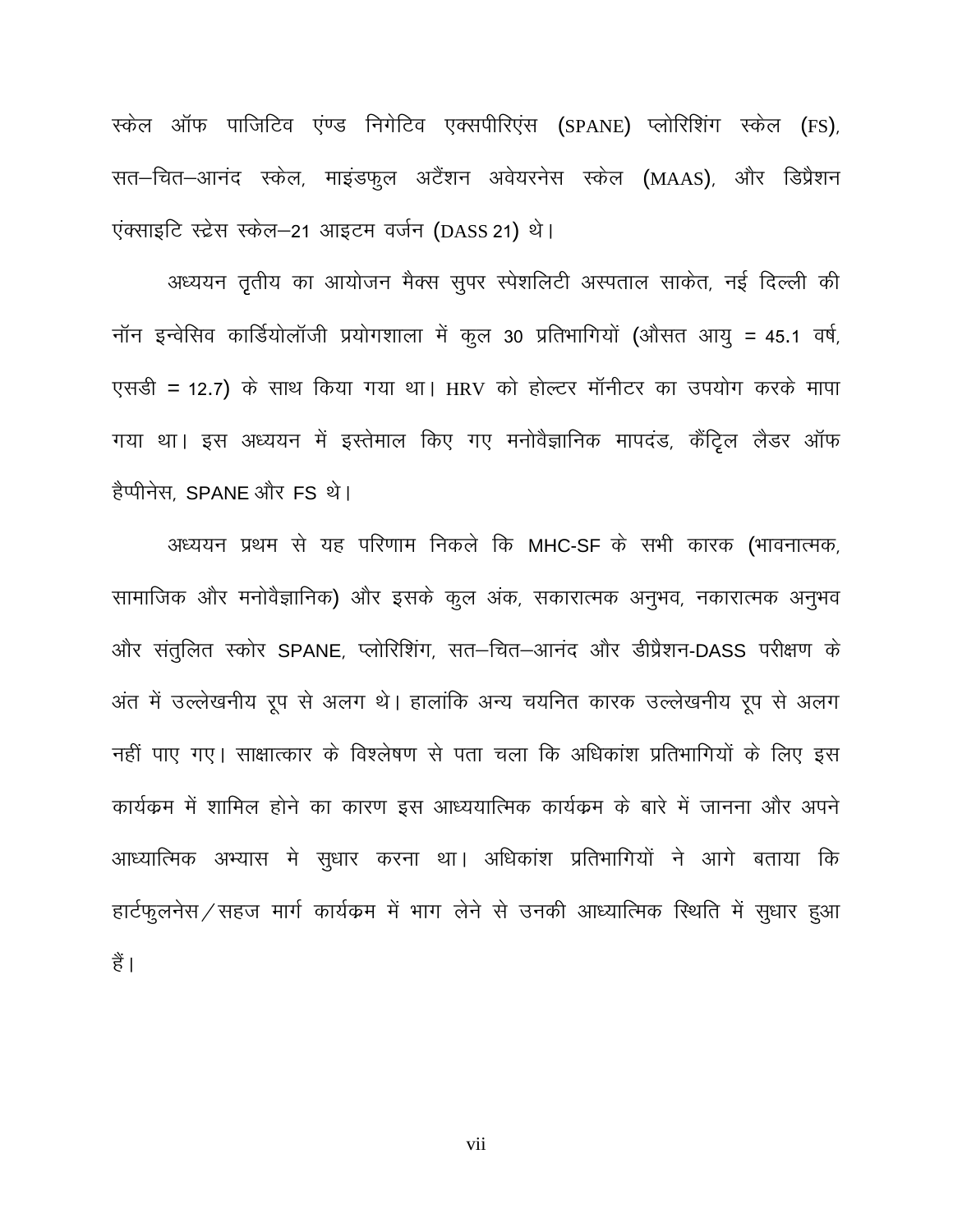द्वितीय अध्ययन में आत्म-रिपोर्ट उपायों के विश्लेषण में MHC-SF और उसके भावनात्मक और सामाजिक कल्याण घटकों, सकारात्मक अनुभव, नकारात्मक अनुभव और संतुलित स्कोर SPANE, सत-चित-आनंद के स्कोर आध्यात्मिक कार्यक्रम के बाद उल्लेखनीय रूप से अलग पाये गये। DASS 21 के अवसाद, चिंता और तनाव घटकों को भी परीक्षण के बाद उल्लेखनीय रूप से अलग पाया गया। हालांकि, MHC-SF के मनोवैज्ञानिक घटक, FS एवम MAAS मे कोई महत्वपूर्ण बदलाव नहीं देखा गया। अधिकांश प्रतिभागियों के लिए, अपनी आध्यात्मिक प्रगति पर काम करना इस कार्यक्रम में भाग लेने का मुख्य उद्धेश्य था, हालाकिं कूछ ने स्वीकार किया कि वे इस कार्यक्रम मे इस अद्वितीय स्थान के माहौल और शांति का अनुभव करने आए हैं। अधिकांश प्रतिभागियों ने अपनी स्थिति में कार्यक्रम के बाद जबरदस्त आध्यात्मिक सुधार की सूचना दी। कल्याण और बीमार होने वाले मापदंडो के परिणाम, शारीरिक मापदंडों के परिणाम और अर्ध-संरचित साक्षात्कार सामान्य सुधार की दिशा में संकेत करते हैं।

अध्ययन तृतीय में हार्टफुलनेस की मन की निर्मलता और ध्यान प्रकियाओं का sympathovagal संतुलन पर सकारात्मक प्रभाव पड़ा, जैसा कि कम आवृत्ति बैंड में पावर की सामान्यीकृत इकाई (LFnu) में महत्वपूर्ण कमीं LF/HF में कमीं और उच्च आवृत्ती बैण्ड में पावर की सामान्यीकृत इकाई (HFnu) में महत्वपूर्ण वृद्धि से दर्शाया गया है। रक्तचाप (BP) सिस्टोलिक और अधिकतम इ़दय गति HRmax मे भी उल्लेखनीय रुप से कमी पायी गयी, जो ध्यान और मन की निर्मलता के समग्र सकारात्मक प्रभाव को दर्शाता है। स्वयं रिपोर्ट उपायों के नतीजे बताते हैं कि प्रतिभागी कैंट्रिल लैडर ऑफ हैप्पीनेस, SPANE और FS के पैमानों पर

viii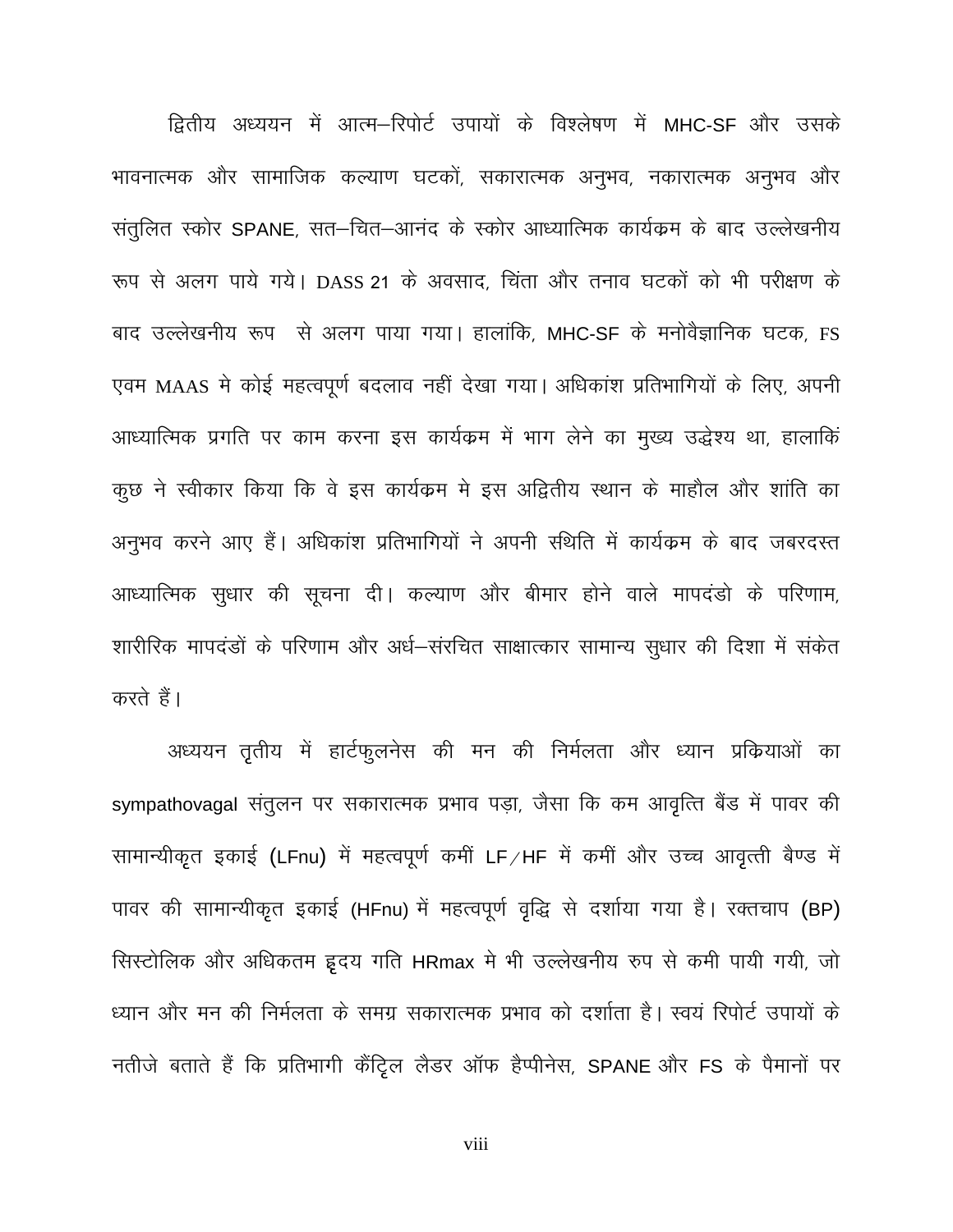अच्छे थे। प्रतिभागियों की सुखदता और उनके शांतिपूर्ण और खुश महसूस करने के बारे में सकारात्मक प्रतिकिया HRV विश्लेषण द्वारा प्राप्त परिणामों का समर्थन करती हैं।

वर्तमान अध्ययन, ध्यान आधारित कार्यक्रमों और प्रक्रियाओं के प्रभाव के ज्ञान में योगदान देता है। सबसे पहले, इस अध्ययन के महत्वपुर्ण होने का कारण यह हैं कि यह तीनों अलग-अलग स्थानों में किए गए तीन अलग-अलग अध्ययनों का संयोजन हैं, जिसमें तीनों अध्ययनों के लिए विभिन्न नमूना आकार हैं। पहले दो अध्ययनों ने विभिन्न अभ्यासों और गतिविधियों सहित ध्यान आधारित कार्यक्रमों के प्रभाव पर अंर्तद्रष्टि दी तो दूसरी तरफ तीसरे अध्ययन ने HRV पर हार्टफुलनेस की मन की निर्मलता और ध्यान के प्रभाव का स्पष्ट मूल्यांकन किया, जो कि sympathovagal संतुलन को इंगित करने के लिए बहुत विश्वसनीय मापदंड है। यह पहली बार प्रदर्शित किया जा रहा हैं कि हार्टफुलनेस/सहज मार्ग की मन की निर्मलता की प्रक्रिया के परिणामस्वरुप भी पैरासिम्पेथेटिक टोन में वृद्धि और सिम्पेथेटिक टोन में कमी होती है जैसा कि ध्यान के संबंध में होता है।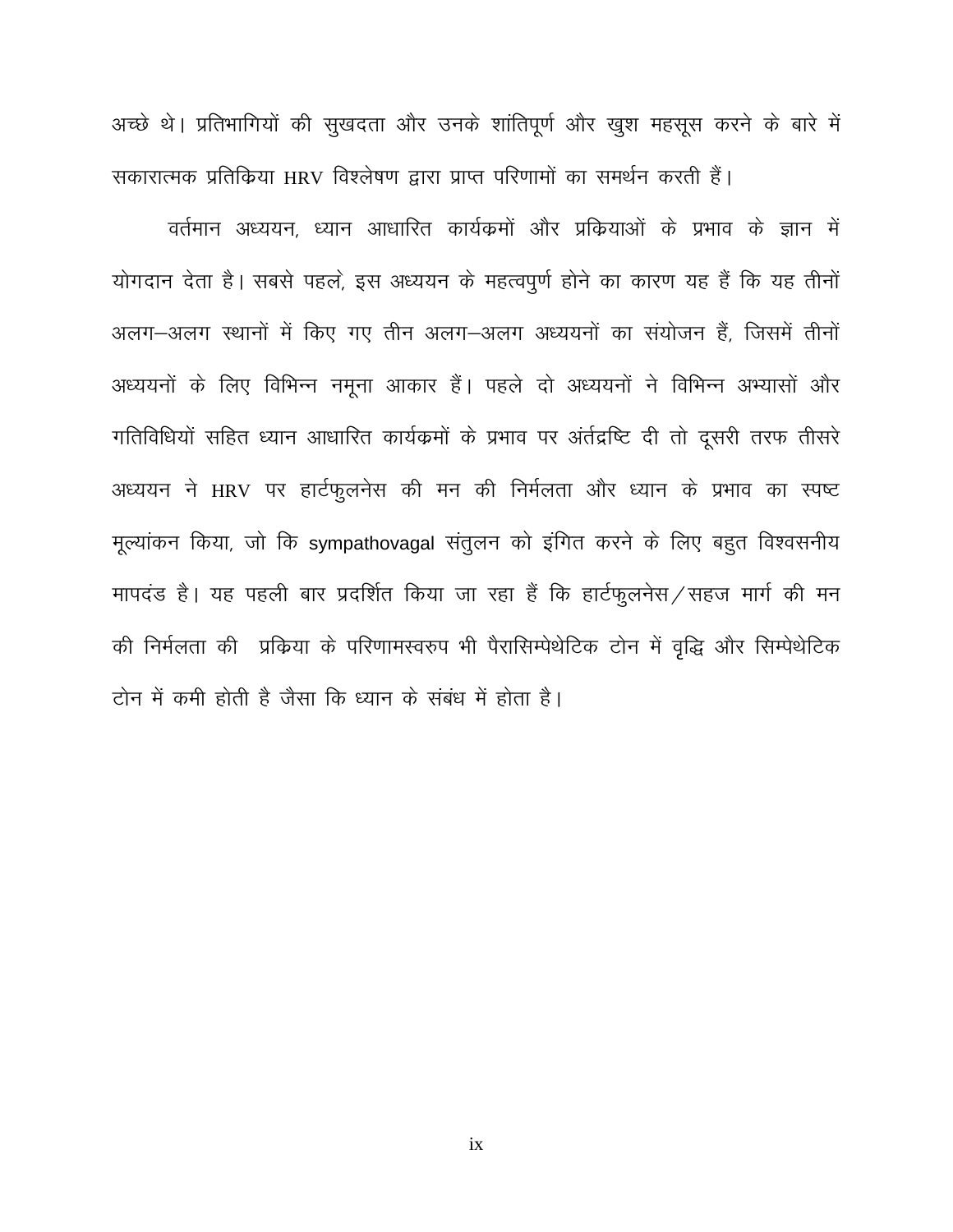## **Table of Contents**

<span id="page-13-0"></span>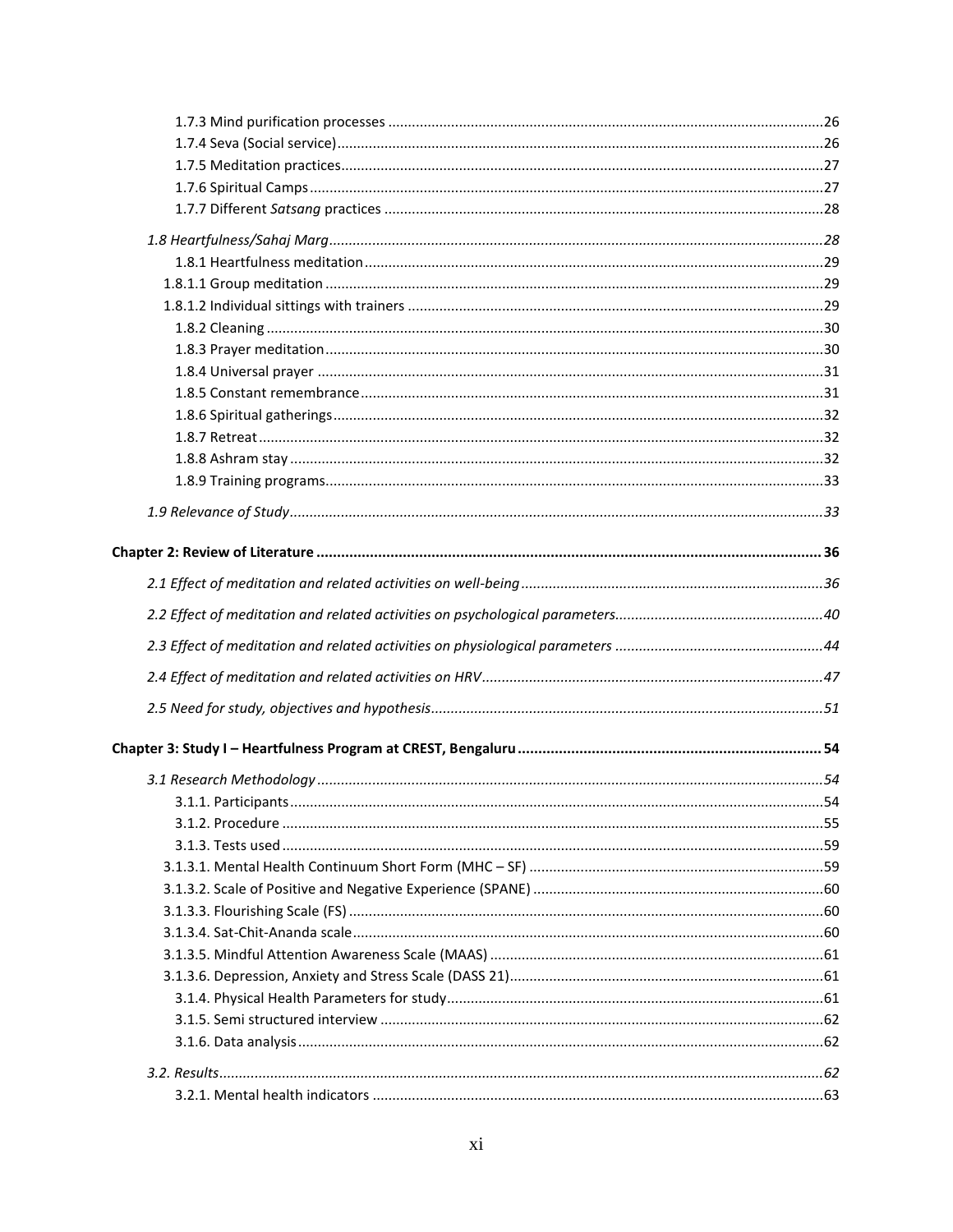| Chapter 6: Summary, Strengths, Implications, Limitations and Recommendations of the Study 100 |  |
|-----------------------------------------------------------------------------------------------|--|
|                                                                                               |  |
|                                                                                               |  |
|                                                                                               |  |
|                                                                                               |  |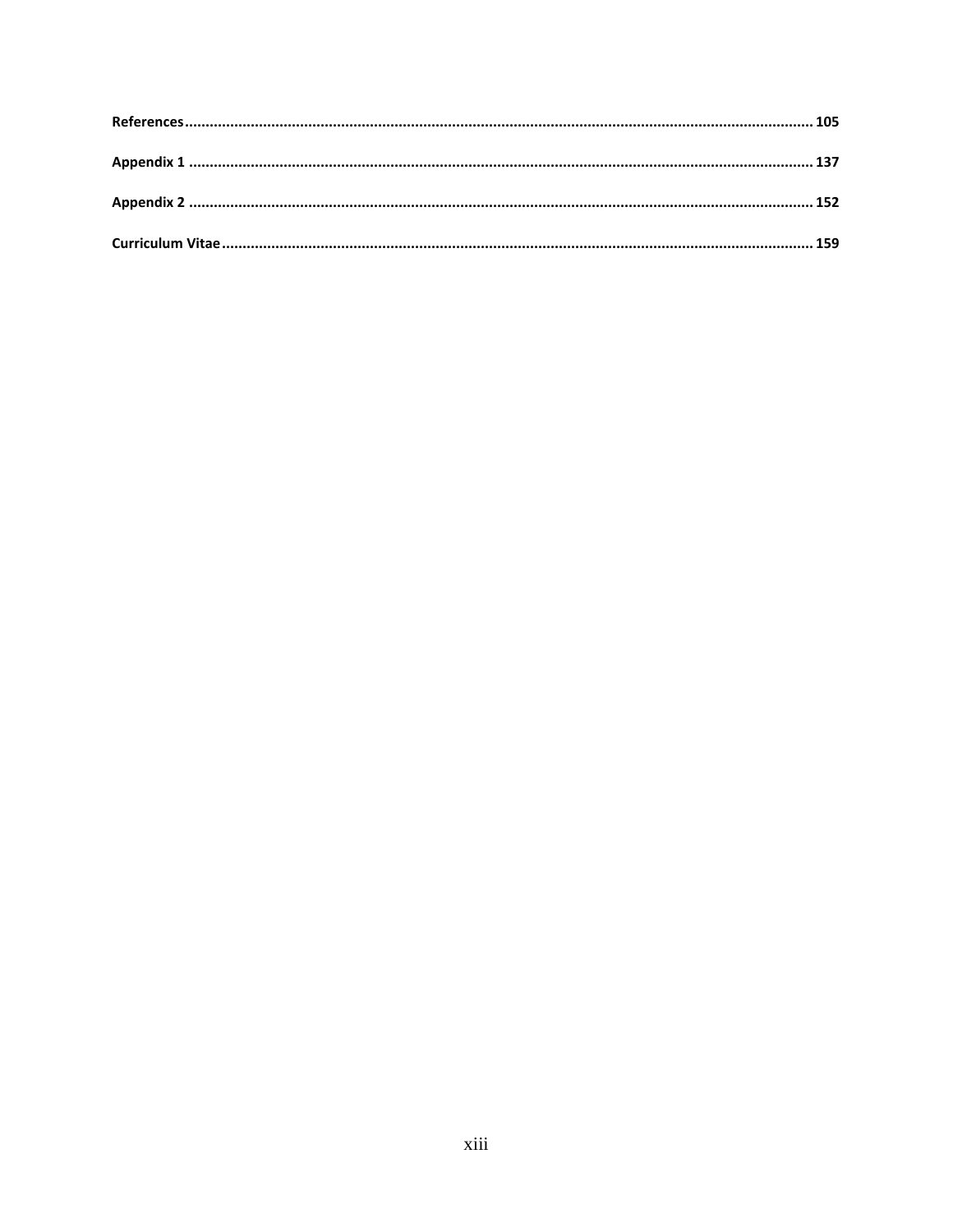# **List of Figures**

<span id="page-17-0"></span>

| Figure 1:        |                                                                                           | $\overline{7}$ |
|------------------|-------------------------------------------------------------------------------------------|----------------|
| <b>Figure 2:</b> | Number of participants in various stages of hypertension during Study I at                | 66             |
| <b>Figure 3:</b> | Feedback recorded during Study I at CREST Bengaluru on participants'                      | 67             |
| <b>Figure 4:</b> | Feedback recorded during Study I at CREST Bengaluru on participants'                      | 68             |
| <b>Figure 5:</b> | Participants' perception on improvement in their spiritual condition during               | 69             |
| Figure 6:        | Number of participants in various stages of hypertension during Study II at               | 79             |
| <b>Figure 7:</b> | Feedback recorded during Study II at Himalayan <i>ashram</i> on participants'             | 80             |
| <b>Figure 8:</b> | Feedback recorded during Study II at Himalayan <i>ashram</i> on participants'             | 81             |
| Figure 9:        | Participants' perception on improvement in their spiritual condition during               | 82             |
|                  | Figure 10: Perceptive feedback of participants about their experience during cleaning and | 96             |